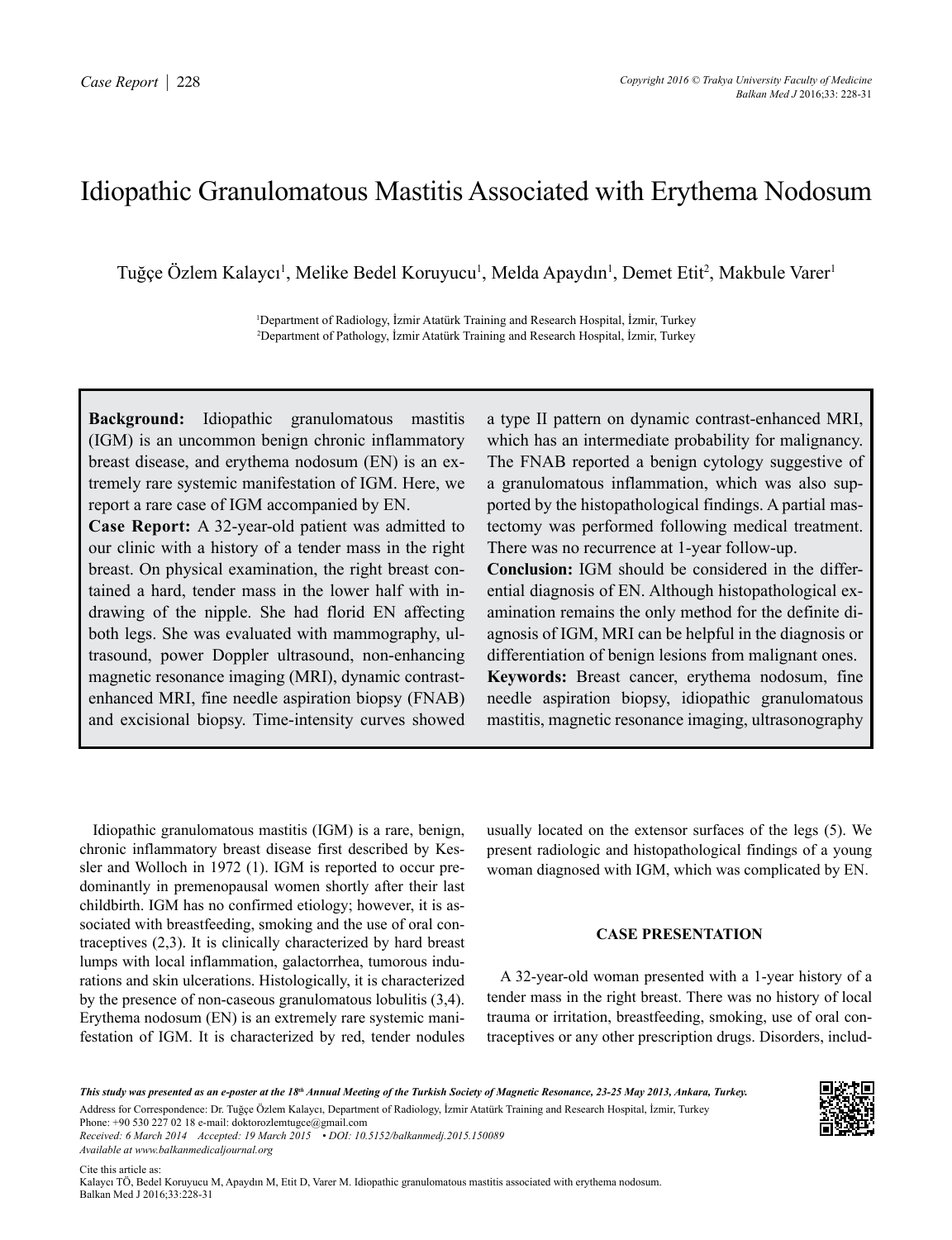



**FIG. 2.** Ultrasound and power Doppler imaging of lesion demonstrated **FIG. 1.** Erythema nodosum affecting both legs 3.5×1.2-cm hypoechoic vascular mass with irregular lobulated contour



**FIG. 3. a-d.** Asymmetrical tissue of low signal intensity on the lateral aspect of the right breast is seen on axial pre-contrast T1-weighted (W) image (a), on axial T2-W fat-saturated image, the lesion is seen as hyperintense (b). Sagittal (c) and axial (d) T1-W subtraction images showed heterogeneously enhancing areas with hyperintense nodular enhancements.

ing alpha-1 antitrypsin deficiency and hyperprolactinemia, were not noted. On physical examination, the right breast contained a hard, tender mass in the lower half with in-drawing of the nipple. She had florid EN affecting both legs (Figure 1). Tuberculin skin test and Kveim biopsy results were negative. Wegener's granulomatosis and connective tissue disorders were ruled out by negative test results for auto-antibodies, including proteinase 3 ANCA and ANA. Diabetes mellitus and other systemic disorders were also ruled out in the clinical history and laboratory assessment. Informed consent was obtained from the patient for this case report.

Mammography (MG) was performed in another imaging center; therefore, we had only the written MG report. We refrained from performing another MG to prevent excessive radiation to the young patient. MG reported an irregular, dense right retro-areolar mass. Gray-scale ultrasound (US) and power Doppler US (Toshiba Aplio 500 system; Toshiba Corporation, Tokyo, Japan) showed irregular hypoechoic vascular masses with tubular extensions (Figure 2).

Magnetic resonance imaging (MRI) was performed with a 1.5T Gyroscan Intera system (Philips, Bothell, WA) using a

standard protocol that included a T2-weighted (W) rapid spin echo (repetition time msec/echo time msec, 4000/90; section thickness, 4 mm) acquisition and 3-dimensional T1-W GRE (20/4.5; flip angle, 30−45°; section thickness, 3 mm) acquisition before and after the intravenous administration of contrast material (Gadovist, Bayer Schering Pharma, Berlin, Germany). A bolus injection of 0.1 mmol/kg was administered, followed by a 10–20 mL saline flush. Dynamic postcontrast images were obtained within approximately 2 min. On MRI, focal asymmetrical signal intensity changes were seen, which were hypointense on T1-W images and hyperintense on T2-W images with fat saturation and without significant mass effect (Figure 3a, b). Heterogeneously enhancing areas with hyperintense nodular enhancements were seen on dynamic contrast-enhanced MRI (DCE-MRI) (Figure 3c, d). Post-processing of images included subtraction and calculation of time-intensity curves of the enhancing regions. Timeintensity curves showed a type II pattern, which has an intermediate probability for malignancy (Figure 4). The patient did not accept Tru-cut core biopsy; therefore, we performed a fine needle aspiration biopsy (FNAB). FNAB slides showed epithelioid histiocytes and giant cells in a dirty background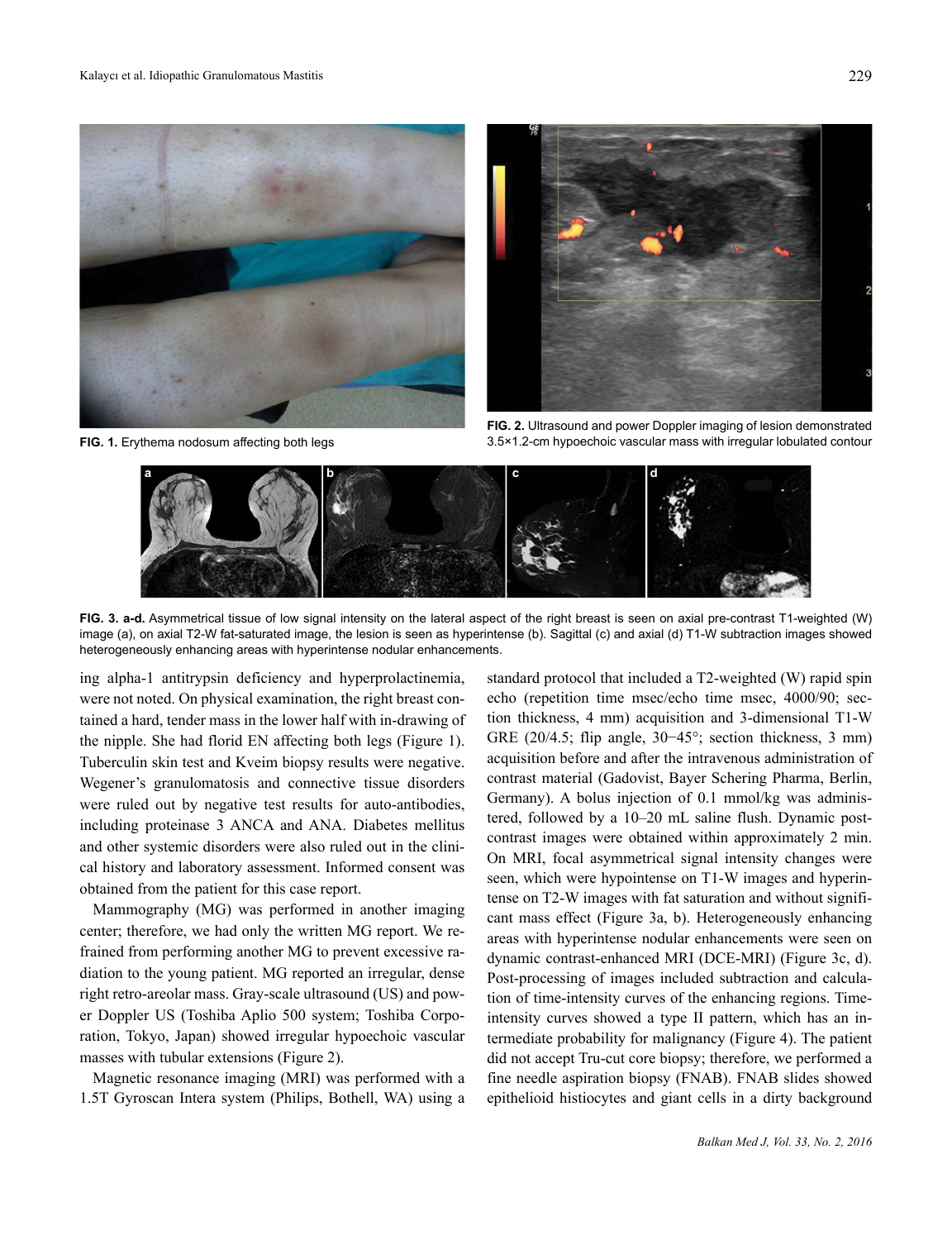

**FIG. 4. a-c.** Contrast-enhanced T1-weighted, fat-saturated, gradient-echo image shows regional heterogeneous enhancement (a), color-coded map shows foci with the maximum slope of enhancement increase (green) after contrast material injection, the foci were selected as regions of interest (b), dynamic signal intensity time graph (c). Curve indicates plateau enhancement. The vertical axis indicates the percentage of enhancement, and the horizontal axis indicates the time in minutes. A Type II curve has an intermediate probability for malignancy.



**FIG. 5.** Photomicrograph of tissue specimen. Note the presence of non-necrotizing granulomatous inflammation with epithelioid histiocytes, lymphocytes, plasma cells, polymorphonuclear leukocytes and multinucleated giant cells (hematoxylin and eosin  $\times$  100).

supporting a granulomatous inflammation. After the FNAB report, an excisional biopsy was performed. The histopathological findings, including lymphoplasmacytic cell aggregates forming inconspicuous granulomas without necrosis and with microabscesses, supported the granulomatous inflammation (Figure 5). Gram stain, acid-fast bacillus stain, and bacterial, fungal and mycobacterial cultures of the tissue specimen were negative. IGM was a diagnosis of exclusion based on the laboratory tests, histologic staining tests and culture for possible fungal or bacterial causes.

We prescribed oral methylprednisolone 0.8 mg/kg/day in week 1 with a dose reduction of 0.1 mg/kg weekly for 8 weeks. At the end of medical treatment, she was evaluated for regression of the breast lesion. Radiologic findings after the completion of therapy showed that the medical treatment was not sufficiently effective on the lesions; therefore, the patient underwent a partial mastectomy. The histopathological diag-

nosis after partial mastectomy was the same as the granulomatous mastitis. In the 1-year follow-up period, there was no recurrence according to our medical record database.

## **DISCUSSION**

Idiopathic granulomatous mastitis is a rare, non-neoplastic disease of uncertain etiology. The incidence of this condition is also uncertain (3). Clinically, the patients present with a breast mass resembling carcinoma, which may be causing nipple retraction and sinus formation. The clinical and radiologic findings of IGM often mimic breast infection or abscess and breast carcinoma (2,3). The diagnosis of IGM is based on the exclusion of other granulomatous diseases, such as tuberculosis, sarcoidosis, Wegener's granulomatosis and connective tissue disorders. In our patient, the negative laboratory results and lack of other clinical features of that spectrum of diseases supported the differential diagnosis (3,4,6).

Erythema nodosum (EN) is a panniculitis which may have various causes, such as sarcoidosis, tuberculosis, infections or drugs, or it can be idiopathic (5). It is a rare systemic manifestation of IGM (3,6). Adams et al. (3) reported the first case of IGM complicated by EN in 1987. Although there are many case reports of granulomatous mastitis associated with EN, only a few cases have reported IGM associated with EN (6). Adams et al. (3) reported that EN might be supportive evidence of an autoimmune component in the etiology of IGM.

Mammography and US are generally used for the diagnosis of IGM. The most common presentation in MG is a large, focal asymmetric density or a lobulated, irregular mass that does not cause mass effect, as well as multiple small, ill-defined masses and diffusely increased density. The most common finding in US is a large, irregular hypoechoic mass with multiple tubular extensions, lobulated irregular hypoechoic mass or parenchymal distortion with acoustic shadowing and no